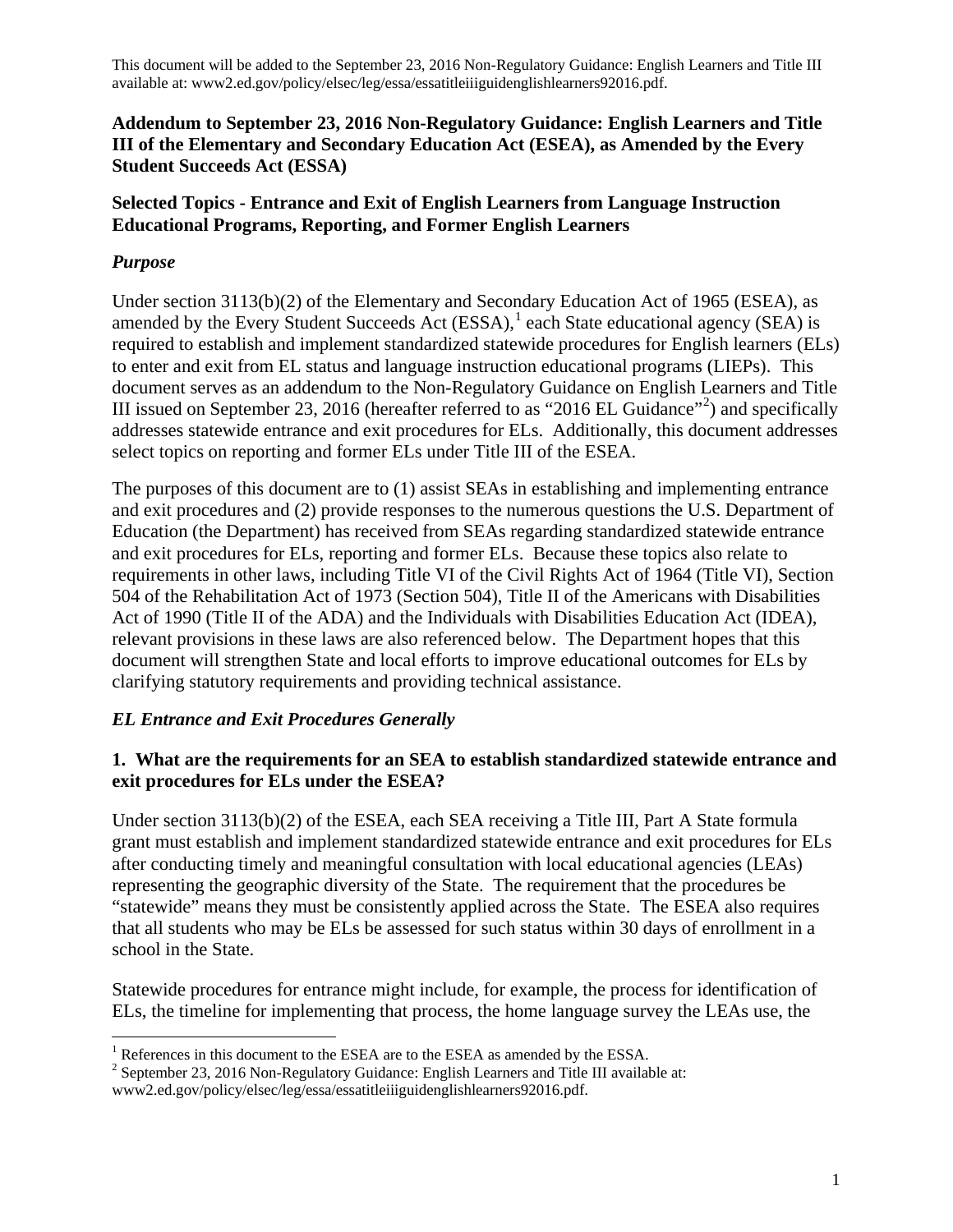specific English language proficiency (ELP) screener the LEAs administer and the scores on the ELP screener that will result in the identification of a student as an EL. For exit, the statewide procedures might include, for example, the timeline for administering the annual ELP assessment, the score on the ELP assessment that corresponds to proficiency, and how the four domains of language (*i.e.*, speaking, listening, reading and writing) are factored into that score. The exit procedures would also include other statewide measures, if any, used to reclassify an EL and to exit that student from language services.

An SEA must ensure, in establishing the statewide entrance and exit procedures, that the procedures are consistent with Federal civil rights obligations under Title VI.<sup>[3](#page-1-0)</sup> Further information specific to exit procedures is provided under the EL Exit Procedures heading below.

## **2. What is the timeline by which ELs must be identified?**

Under section 3113(b)(2) of the ESEA, a student who may be an EL must be assessed for such status within 30 days of enrollment in a school in the State. An SEA should also have procedures in place to identify in a timely manner ELs who may not have been identified during this initial identification period. An SEA should make every effort to identify students who are ELs as soon as possible in order to provide timely support for students who may be in need of language services. Title VI's implementing regulations have been interpreted by case law to require that LEAs have in place procedures that accurately identify in a timely manner all students who may be ELs and determine if they are ELs through a valid and reliable assessment that includes all four domains of language (*i.e.*, speaking, listening, reading and writing). [4](#page-1-1)

Each LEA that uses funds under either ESEA Title I or Title III to supplement its LIEP must provide a parent of an EL student with notification that outlines their child's identification as an  $EL$  and placement in an LIEP.<sup>[5](#page-1-2)</sup> The notification must also include the child's level of English proficiency, the methods of instruction used in the program the child will participate in and the specific exit requirements for the program, along with other statutorily required information. The ESEA requires that this notification be provided no later than 30 calendar days after the beginning of the school year or within the first two weeks of placement in an LIEP for a student who enrolls after the start of the school year.<sup>[6](#page-1-3)</sup> See Q&A E-5 of the 2016 EL Guidance (referenced in footnote 2) for further information about the parental notification requirement.

# **3. May an LEA use Title III funds for EL identification?**

No. The obligation to identify all EL students is part of an LEA's civil rights obligations.<sup>[7](#page-1-4)</sup> Because of the supplanting prohibition in ESEA section 3115(g) (which was not changed by the ESSA), as in the past, Title III funds may not be used to satisfy an LEA's civil rights obligations

<span id="page-1-0"></span><sup>&</sup>lt;sup>3</sup> Title VI prohibits race, color and national origin discrimination in any program or activity receiving Federal financial assistance; as recipients of Federal financial assistance, SEAs are required to comply with Title VI. 42

<span id="page-1-1"></span>U.S.C. § 2000d to d-7.<br><sup>4</sup> *Rios v. Read*, 480 F. Supp. 14, 23 (E.D.N.Y. 1978); *Cintron v. Brentwood*, 455 F. Supp. 57, 64 (E.D.N.Y. 1978).<br><sup>5</sup> ESEA section 1112(e)(3).

<span id="page-1-3"></span><span id="page-1-2"></span><sup>6</sup> *Ibid.*

<span id="page-1-4"></span><sup>7</sup> *Lau v. Nichols*, 414 U.S. 563 (1974).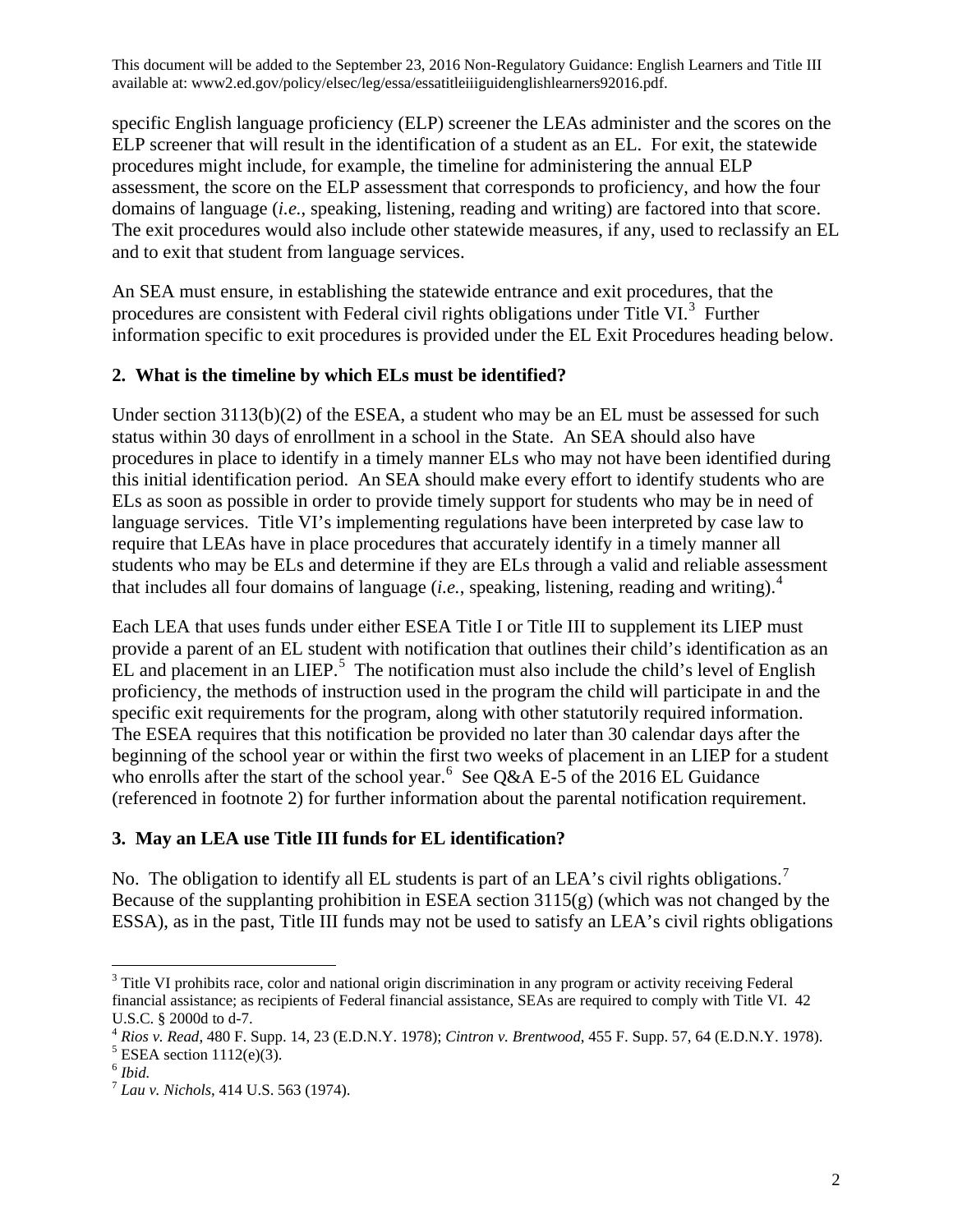to ELs. The legal obligations of an SEA and an LEA under the civil rights laws are independent of the amount or type of State or Federal funding received. Therefore, an LEA may not use Title III funds for identification of ELs, including costs of administering a screening assessment, home language survey, or related tools.<sup>[8](#page-2-0)</sup>

### **4. May an LEA remove a student's EL designation if that student was erroneously identified as an EL, even if the student does not score proficient on the annual ELP assessment?**

An erroneously identified EL is a student who was identified as an EL but should not have been because the student does not in fact meet the definition of "English learner" in ESEA section 8101(20). The erroneous identification may have occurred as part of the initial identification process, *e.g.*, due to a parent's inaccurate completion of the home language survey, administration of an EL screening assessment without providing for appropriate accommodations for a student with disabilities, inaccurate scoring on the annual ELP assessment, or other reasons.

In instances where a student is considered to be erroneously identified as an EL, an LEA should determine how to proceed based on the individual circumstances. For example, if the LEA discovers that appropriate accommodations on the EL screening assessment were not provided to a student with a disability, the logical step would be to re-test the student with appropriate accommodations. If the results of the screener assessment show that the student is not an EL, the EL designation would be removed.

Erroneous identification may also occur when a parent misunderstands the home language survey and indicates that languages other than English are spoken at home because there is occasional use of a language other than English, even though English is the dominant language used at home and the student does not speak or understand any language other than English. In that case, the LEA could remove the EL designation since the student should not have been identified as an EL in the first place.

These are rare exceptions to the general rule that, after a student is identified as an EL, the LEA may not remove the EL designation before that student scores proficient on the assessment of the four language domains, even if the student's parents object to the EL designation (although parents have the right to decline services). [9](#page-2-1)

# **5. Where can States and LEAs find more information on procedures for identifying ELs?**

Tools and resources for identifying all ELs are located in Chapter One of the Department's English Learner Toolkit. [10](#page-2-2)

<span id="page-2-2"></span>

<span id="page-2-1"></span><span id="page-2-0"></span><sup>&</sup>lt;sup>8</sup> See 2016 EL Guidance, Q&A A-8.<br><sup>9</sup> See ESEA section 1112(e)(3); Q&A E-5 of the 2016 EL Guidance. <sup>10</sup> See English Learner Toolkit available at: https://www2.ed.gov/about/offices/list/oela/english-learnertoolkit/index.html.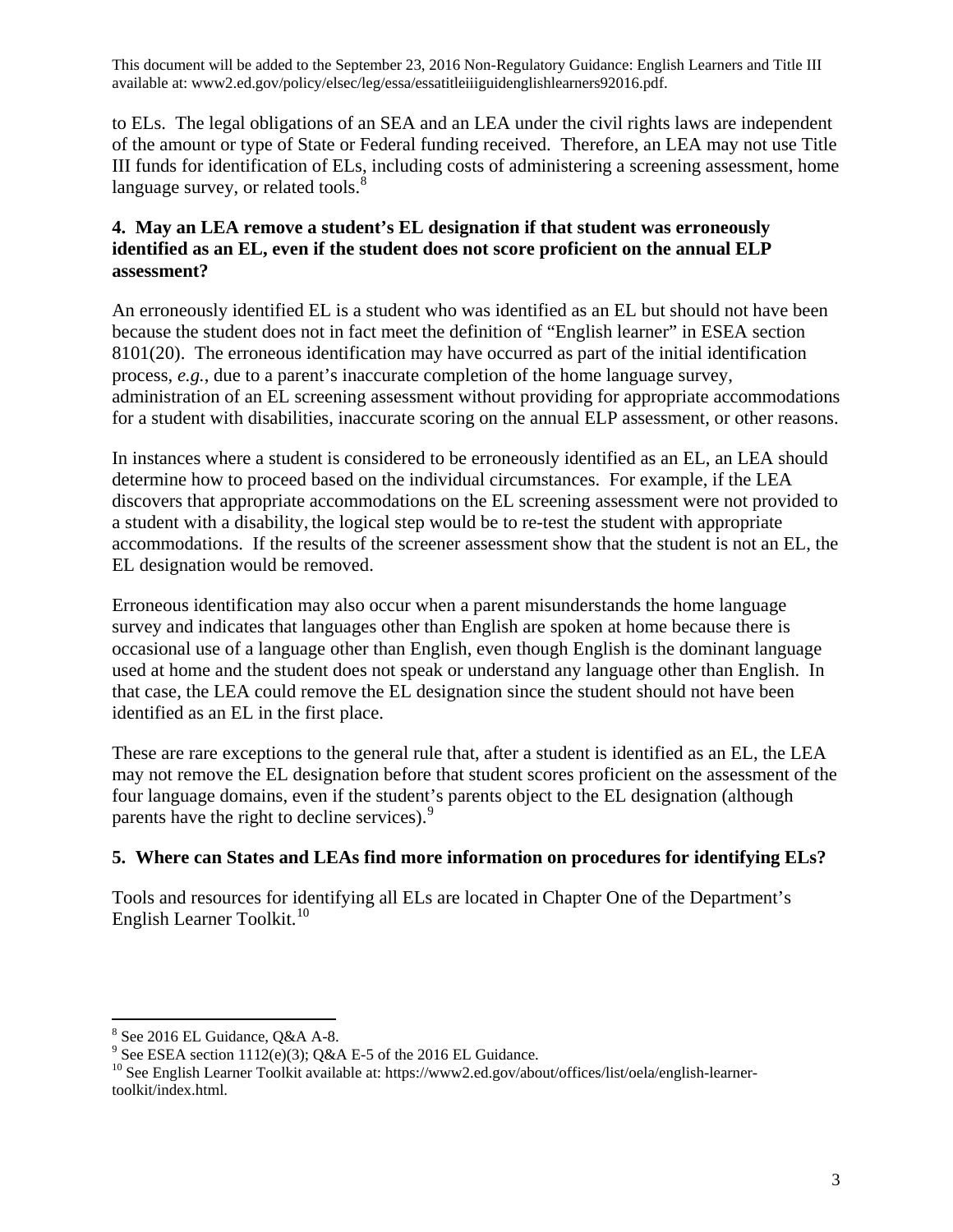## *EL Exit Procedures*

### **6. When must a student be exited from EL status for ESEA purposes?**

An EL must be exited from EL status for ESEA purposes (*i.e.*, for purposes of Title I and Title III requirements) when the student satisfies the State's standardized statewide exit procedures. Because section 3113(b)(2) of the ESEA requires a State to implement statewide exit procedures, a student who meets the exit procedures is no longer an EL for ESEA purposes, and the State may no longer use Title III funds for services for that student. Title VI's implementing regulations have been interpreted by case law to require that a student demonstrate proficiency on a valid and reliable ELP assessment in order to be exited from EL status.<sup>11</sup> Under the ESEA, in a State that adopts additional exit procedures, a student who scores proficient on the ELP assessment is not exited until the student meets those additional objective procedures. In such a State, for example, if a student scored proficient on the ELP assessment but a statewide teacher rubric that is a part of the exit procedures indicated that the student should not be exited, then that student would remain an EL for all ESEA purposes, until she meets all the exit procedures.

The requirement that an EL be exited from EL status for ESEA purposes when the student satisfies the criteria included in the State's standardized statewide exit procedures applies to an EL with a disability<sup>[12](#page-3-1)</sup> as well. To ensure that the language proficiency of such a student is validly and reliably assessed, the Individualized Education Program  $\text{(IEP)}^{13}$  $\text{(IEP)}^{13}$  $\text{(IEP)}^{13}$  Team or, in the case of a student served only under Section 504 or Title II of the ADA, the Section 504 Team or individual or group designated to make those decisions under Title II of the  $ADA$ ,<sup>[14](#page-3-3)</sup> must determine whether an EL with a disability needs to receive appropriate accommodations on the regular annual ELP assessment or, for an EL who is a student with a most significant cognitive disability as identified under 34 CFR §200.6(a)(1)(ii), needs to take an alternate assessment to the regular ELP assessment, if he or she cannot take the regular ELP assessment, even with appropriate accommodations.<sup>15</sup> An IEP Team, a Section 504 team, or the individual or group designated to make those decisions under Title II of the ADA must make this determination on a case-by-case basis in light of the particular needs of an EL with a disability.<sup>[16](#page-3-5)</sup>

<span id="page-3-3"></span>

<span id="page-3-0"></span> $^{11}$  Rios v. Read, 480 F. Supp. at 23.

<span id="page-3-1"></span><sup>&</sup>lt;sup>12</sup> As used in this document, the term "EL with a disability" or "ELs with disabilities" refers to students who are children with disabilities under the IDEA as well as students who are not IDEA-eligible but who have disabilities

<span id="page-3-2"></span> $13$  An IEP is a written statement for each child with a disability that is developed, reviewed, and revised in a meeting in accordance with 34 C.F.R. §§300.320-300.324 (34 C.F.R. §300.320(a)). This paragraph specifically discusses the responsibilities of a student's IEP team. Where a student has been identified as a student with a disability under Section 504 or Title II of the ADA but not under IDEA, the student's 504 team, or the team or individual designated by the LEA under Title II of the ADA would have similar responsibilities.<br><sup>14</sup> See 34 C.F.R. §200.6(a(1)) and (h)(4).<br><sup>15</sup> 34 C.F.R. §200.6(h)(5). Please note that the SEA must provide the alternate ELP assessment (34 C.F

<span id="page-3-4"></span><sup>§200.6(</sup>h)(5)), and may develop alternate ELP achievement standards for the alternate ELP assessment for ELs with the most significant cognitive disabilities. Alternate ELP achievement standards set expectations of performance that differ in complexity from grade-level ELP achievement standards. See *A State's Guide to the U.S. Department of Education's Assessment Peer Review Process* at

[https://www2.ed.gov/admins/lead/account/saa.html#Standards\\_and\\_Assessments\\_Peer\\_Review\\_f](https://www2.ed.gov/admins/lead/account/saa.html#Standards_and_Assessments_Peer_Review_)or further information.

<span id="page-3-5"></span><sup>&</sup>lt;sup>16</sup> The IDEA and the IDEA Part B regulations require that all eligible students with disabilities be included in all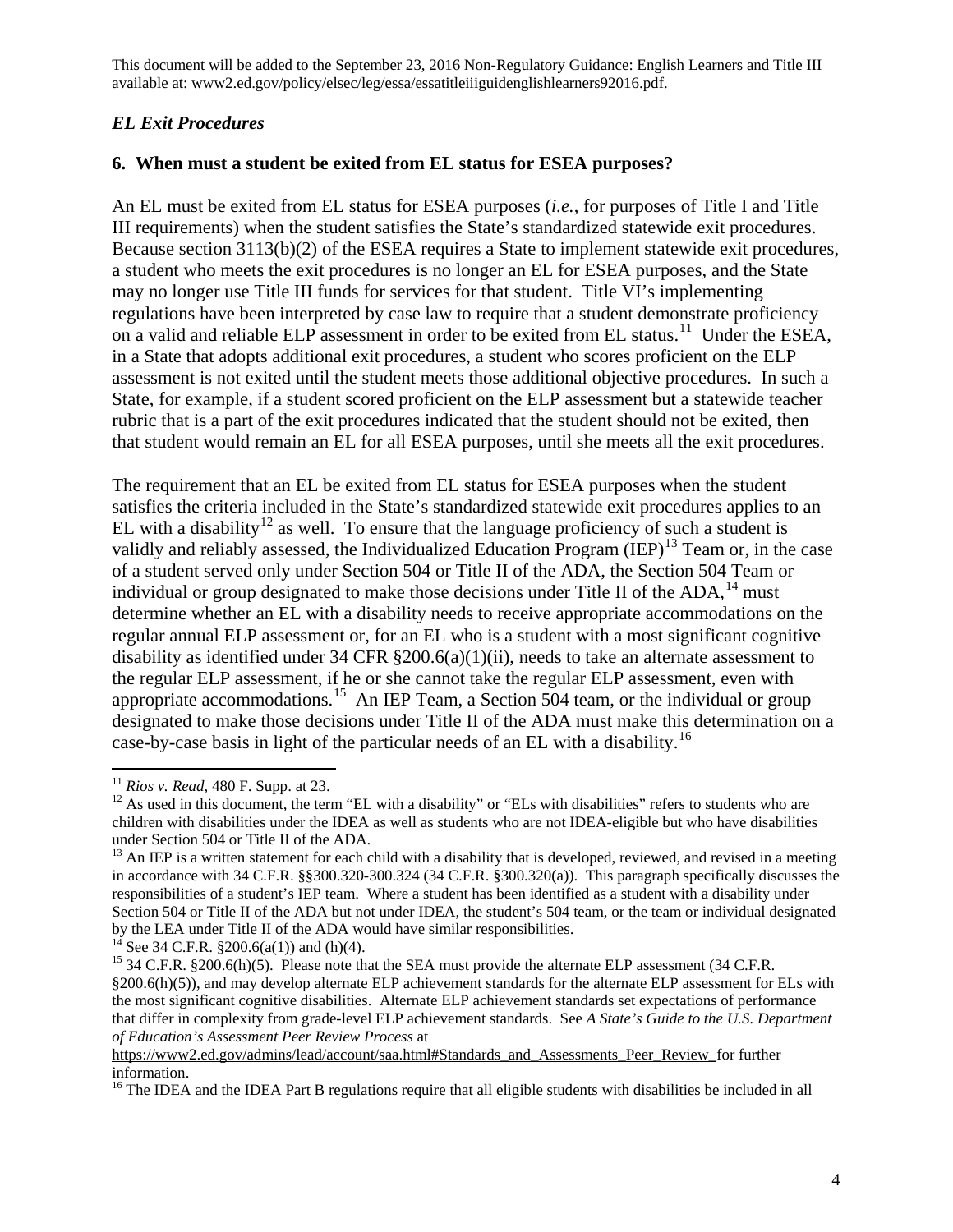#### **7. May a student receive English language services after he or she has exited from EL status?**

A student may continue to receive English language services with local or State funds even after exiting from EL status. However, if exited students need continued language support, an LEA should verify that ELs are not being exited prematurely due to a score of proficiency on the State ELP assessment that is set too low to ensure actual English language proficiency and, therefore, a student's ability to succeed in the classroom.

### **8. May an LEA administer a local ELP assessment to satisfy the ESEA requirement for an annual ELP assessment?**

Each SEA must require that its LEAs administer a uniform, valid and reliable statewide ELP assessment annually to all ELs in schools served by the State, in grades kindergarten through grade twelve.<sup>[17](#page-4-0)</sup> An SEA therefore may not permit one or more LEAs to use locally administered ELP assessments in lieu of the statewide ELP assessment. An LEA may, however, use a local ELP assessment for other purposes, such as to help identify the needs of and provide appropriate instructional supports for ELs so that they can attain ELP.

### **9. May an EL with a disability whose disability precludes his or her assessment in one or more domains of the State ELP assessment be exited from language services?**

Under 34 C.F.R. §200.6(h)(4)(ii), if it is determined on an individualized basis that an EL has a disability that precludes assessment in one or more domains of the ELP assessment (speaking, listening, reading and writing), such that there are no appropriate accommodations for the affected domain or domains, an SEA must assess the child's English language proficiency based on the remaining domains in which it is possible to assess the student.<sup>[18](#page-4-1)</sup> This is also consistent with obligations under Federal civil rights laws. A determination that a disability precludes assessment in one or more domains must be made on an individualized basis by the child's IEP Team, the student's 504 team or, for students covered under Title II of the ADA, by the team or individual designated by the LEA to make those decisions. Under the very rare circumstances when a student's disability precludes assessment in one or more domains, the student may be exited under the State's exit procedures based on a score of proficient on the remaining domains in which the student is able to be appropriately assessed. An SEA that uses a composite or weighted score across the domains should determine what revised composite or weighting is needed for exit in less than all four domains.

The Department expects that only in very rare circumstances will children need to be assessed in fewer than four domains due to a disability that precludes assessment in a particular domain, and

general State and districtwide assessment programs, including assessments described under section 1111 of the ESEA, with appropriate accommodations and alternate assessments, if necessary, as indicated in their respective IEPs (Section 612(a)(16)(A) of the IDEA and 34 C.F.R. §300.160(a); see also section 614(d)(1)(A)(i)(VI) of the IDEA and 34 C.F.R. §300.320(a)(6)).<br><sup>17</sup> 34 C.F.R. §§200.5(a)(2), 200.6(h)(1).<br><sup>18</sup> See the example provided in 34 C.F.R. §200.6(h)(4)(ii) of a non-verbal EL who because of an identified disability

<span id="page-4-0"></span>

<span id="page-4-1"></span>cannot take the speaking portion of the ELP assessment.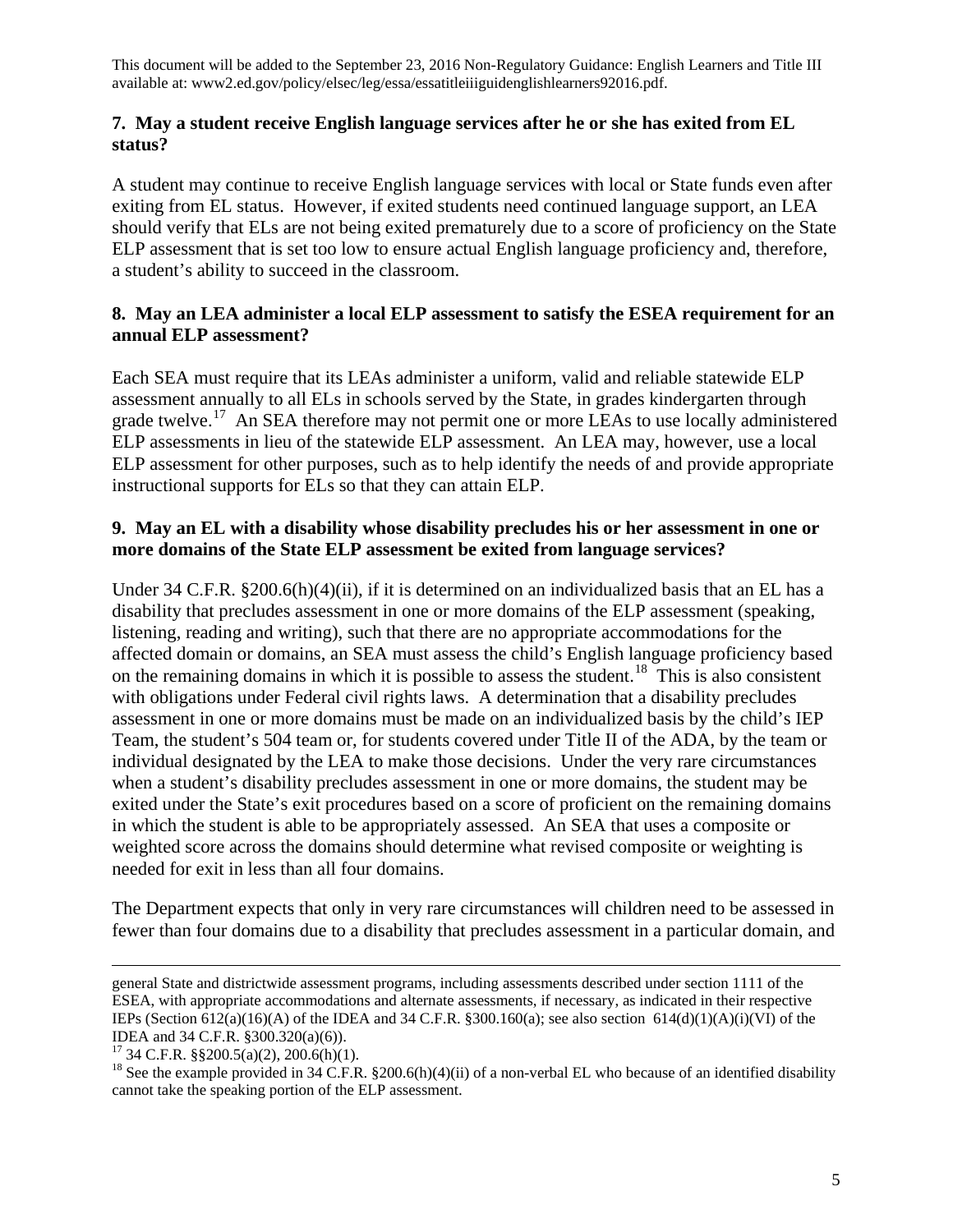that the vast majority of ELs with disabilities will be able to be assessed in all four domains, with appropriate accommodations as needed, or by taking an alternate ELP assessment for ELs who are students with the most significant cognitive disabilities. The Department's assessment peer review process will evaluate the technical quality of the ELP assessment, including that it provides valid and reliable results. This includes the State's procedures for assessing ELs with disabilities on less than the four domains (see *A State's Guide to the U.S. Department of Education's Assessment Peer Review Process* referenced in footnote 15 above).

#### **10. May a SEA exit an EL from language services using only the student's score on the State reading/language arts assessment?**

No. Section  $1111(b)(1)(F)$  of the ESEA requires each SEA to adopt ELP standards that "are derived from the four recognized domains of speaking, listening, reading and writing," "address the different proficiency levels of ELs" and "are aligned with the challenging State academic standards." The ESEA thus recognizes that English language proficiency and State academic content standards are distinct concepts. While assessments on ELP and reading/language arts content are related, they fundamentally measure different skills. The annual ELP assessment must be a valid and reliable measure of ELP, including speaking, listening, reading and writing skills, and must be aligned with the ELP standards.<sup>[19](#page-5-0)</sup>

Title VI's implementing regulations have been interpreted by case law to require that a student demonstrate proficiency on a valid and reliable ELP assessment in order to be exited from EL status. $^{20}$  $^{20}$  $^{20}$ 

#### **11. Does an SEA have the option of including in its exit procedures other objective, valid and reliable procedures in addition to the State's ELP assessment?**

An SEA may include additional measures in its standardized statewide exit procedures that are valid, reliable objective and applied and weighted the same way across the State.<sup>[21](#page-5-2)</sup> For example, an SEA may include local input such as the use of a teacher rubric or objective portfolio as part of its statewide exit procedures, as long as such the local input is applied and weighted consistently across the State. A state should not use additional procedures in its exit procedures that do not measure English language proficiency, such as the results of the mathematics content assessment.

# *Reporting*

See Section H of the 2016 EL Guidance for additional questions and answers regarding reporting requirements.

**12. In an LEA that receives a Title III subgrant and provides services to ELs in prekindergarten (pre-k), when counting the number of years that an EL has received services** 

<sup>&</sup>lt;sup>19</sup> ESEA section 1111(b)(2)(G), 34 C.F.R. §200.6(h)(1).

<span id="page-5-2"></span><span id="page-5-1"></span><span id="page-5-0"></span><sup>20</sup> *Rios v. Read*, 480 F. Supp. at 23.<br><sup>21</sup> ESEA section 3113(b)(2).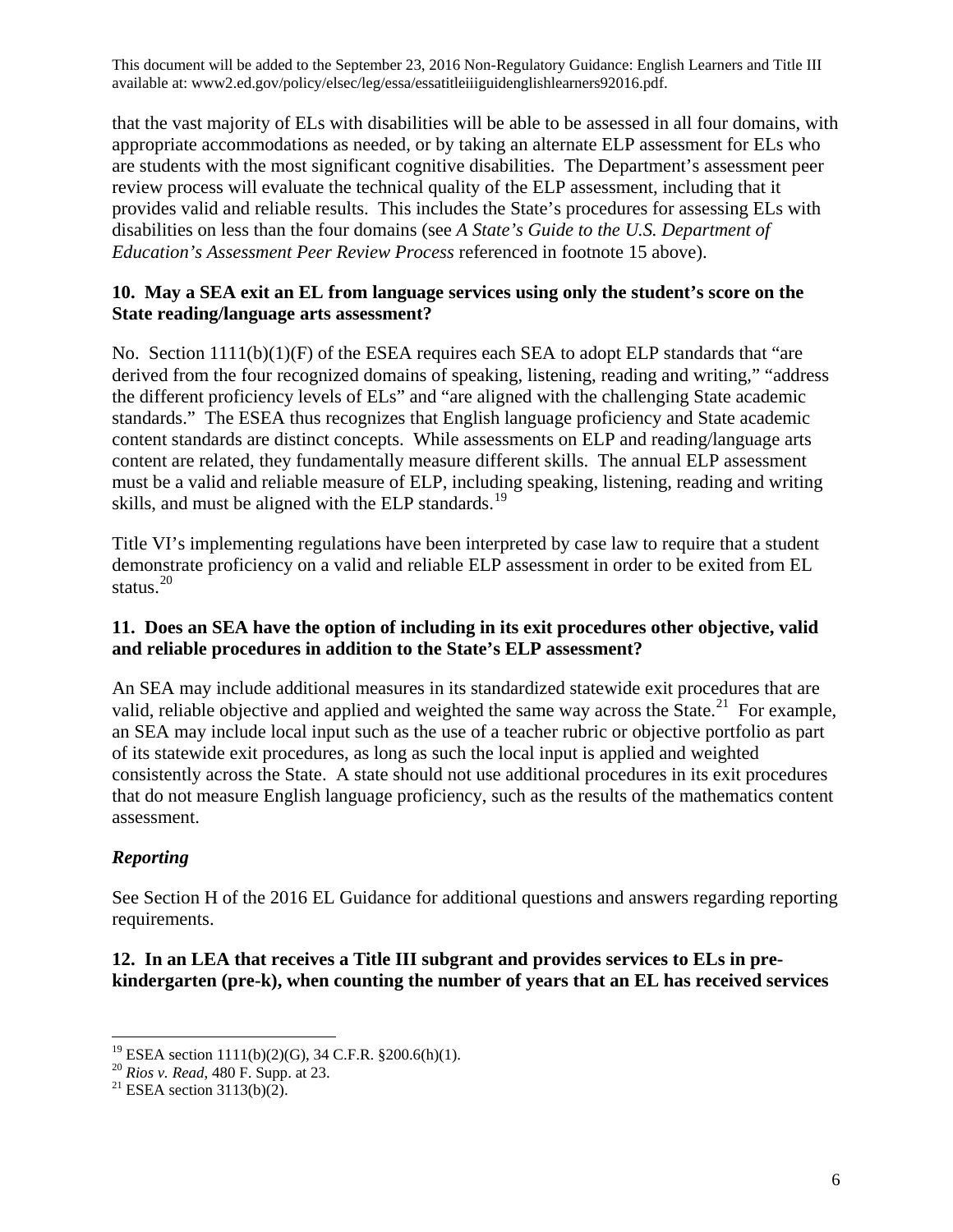#### **for the purposes of reporting, should the LEA count pre-k or kindergarten as the first year of classification as an EL?**

Under ESEA section  $3121(a)(6)$ , an LEA receiving a Title III subgrant must report the number and percentage of ELs who have not yet attained ELP within five years of initial classification as an EL and first enrollment in the LEA. Although an LEA may use Title III funds to serve ELs as young as age three, it is not required to do so. Additionally, under 34 C.F.R. §200.5(a)(2), an SEA must administer the ELP assessment annually to all ELs in schools served by the State in all grades in which there are ELs, kindergarten through grade twelve. Therefore, an SEA should only include students in kindergarten through grade twelve for all reporting requirements under Title III, Part A, including reporting on ELs who have not attained ELP within five years of initial classification as an EL.

### **13. If a child has been identified as an EL but the parents decline to allow the child to participate in language services, should the LEA count this child as Title III-served in its biennial report to the State?**

No. Under ESEA section 3121, an LEA receiving a Title III subgrant must report on the activities conducted and ELs receiving language services in the LEA. An LEA must report, among other measures, the number and percentage of ELs who exit LIEPs and the number and percentage of ELs meeting State standards for each of the four years after such children no longer receive language services. An LEA should not include ELs whose parents have declined language services in this report. Note, however, that under the ESEA, all ELs in kindergarten through grade twelve must be annually assessed for ELP, including those whose parents refuse their participation in language services. $^{22}$  $^{22}$  $^{22}$ 

# *Former English Learners*

 $\overline{\phantom{a}}$ 

The question and answer below updates the response originally published under question and answer J-1 of the 2016 EL Guidance. See underlined text for updated information.

<span id="page-6-0"></span><sup>&</sup>lt;sup>22</sup> ESEA section 1111(b)(2)(G); 34 C.F.R. §§ 200.5(a)(2), 200.6(h).